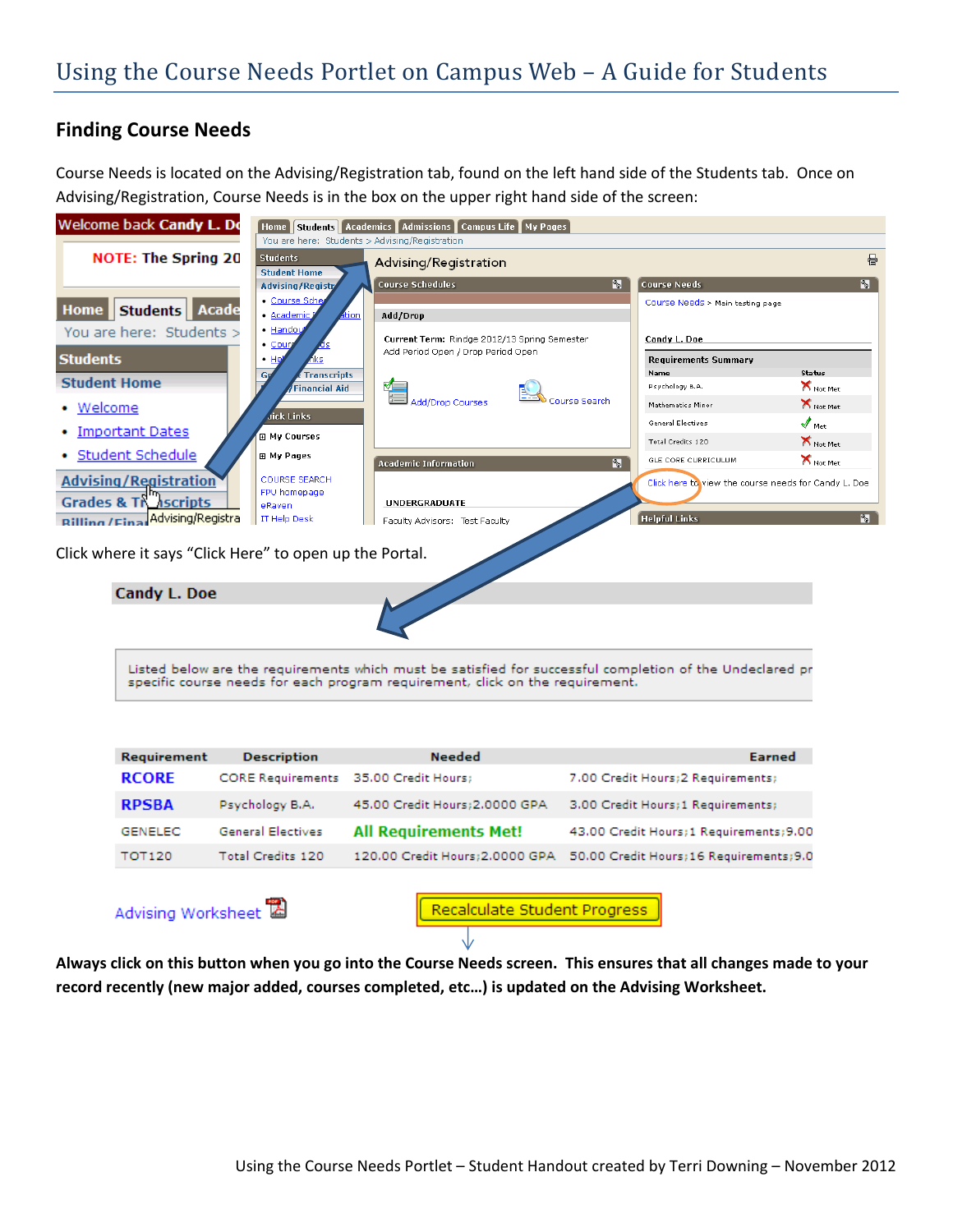From here you can do a few different things. One of the main functions of the Course Needs portal is to provide Student access to the Advising Worksheet (also known as the Degree Audit), attached as a .pdf document on the Course Needs screen.

| <b>Advising Worksheet</b>                                                                                                                                                                                     |                                                                  |                       |                                                                                                                                                                                                                |                                                                                     |
|---------------------------------------------------------------------------------------------------------------------------------------------------------------------------------------------------------------|------------------------------------------------------------------|-----------------------|----------------------------------------------------------------------------------------------------------------------------------------------------------------------------------------------------------------|-------------------------------------------------------------------------------------|
| Franklin Pierce University Advising Worksheet                                                                                                                                                                 |                                                                  |                       | Franklin Pierce University Advising Worksheet                                                                                                                                                                  |                                                                                     |
| Personal Information (Legal, Home, or Permanent):                                                                                                                                                             | Advisee Information:                                             |                       | Psychology B.A.                                                                                                                                                                                                | 3.00 Rours Earned / 6.00 GPA                                                        |
| Doe, Candy L.<br>123 Main Street                                                                                                                                                                              | Advisor #1: Downing, Teresa S.<br>Advisor #2: Faculty, Test      |                       | Child/Addissoent Develop<br>$+ P6220$                                                                                                                                                                          |                                                                                     |
| Rindge, NH 03461                                                                                                                                                                                              |                                                                  |                       | PS101<br>Intro to Paychology                                                                                                                                                                                   | T 3.00                                                                              |
|                                                                                                                                                                                                               |                                                                  |                       | Abnormal Psychology<br>$+ 19251$                                                                                                                                                                               |                                                                                     |
| Degree Information: (Catalog Year 2012)                                                                                                                                                                       | <b>Career Hours Estned:</b>                                      | 50.00                 | State for Behavioral Scie<br>$+ P5260$                                                                                                                                                                         |                                                                                     |
| Major 1:<br>Undeclared<br>GPA.<br>0.0000                                                                                                                                                                      | Career GPA:                                                      | 1.50                  | + PS201<br>Research Methods in Paych                                                                                                                                                                           |                                                                                     |
|                                                                                                                                                                                                               | Last Term GPA:<br>Current Acad Probation Sts: Academic Probation | 80                    | + Complete PS429, PS450, PS491 or PS495.                                                                                                                                                                       |                                                                                     |
|                                                                                                                                                                                                               |                                                                  |                       | $+ P6494$<br>Senior Seminar                                                                                                                                                                                    |                                                                                     |
|                                                                                                                                                                                                               |                                                                  |                       | + Complete Two 300 Level Laboratory Course.                                                                                                                                                                    |                                                                                     |
| <b>CORE Regulatorients</b>                                                                                                                                                                                    | 7.00 Rouvs Earned / 6.00 GPA                                     |                       | + Complete 15 Hours of Psychology Electives, Including at Least                                                                                                                                                |                                                                                     |
| Substitution (C101                                                                                                                                                                                            |                                                                  |                       | One Course From Each Group.<br>Complete PS420 or PS421                                                                                                                                                         |                                                                                     |
| College Witting I<br>$+10105$                                                                                                                                                                                 |                                                                  |                       | Complete PS322 or PS334<br>۰                                                                                                                                                                                   |                                                                                     |
| College Witting II<br>$+10106$                                                                                                                                                                                |                                                                  |                       | Complete 9 Additional Hours of Psych Electives<br>$\ddot{\phantom{1}}$                                                                                                                                         |                                                                                     |
| $+ 10210$<br>The American Experience                                                                                                                                                                          |                                                                  |                       | PSELECT Advisor Approved PS Elect                                                                                                                                                                              |                                                                                     |
| $+10212$<br><b>Challenge of Business</b>                                                                                                                                                                      |                                                                  |                       |                                                                                                                                                                                                                |                                                                                     |
| $+$ 10260<br>The Twentieth Century<br>ՋՊդ                                                                                                                                                                     |                                                                  |                       | General Electives                                                                                                                                                                                              | 43.00 Nouve Earned / 1.50 GRI                                                       |
| + Complete B Credit Hours of a Lab Science Sequence.                                                                                                                                                          |                                                                  |                       | <b>General Electives</b>                                                                                                                                                                                       |                                                                                     |
| Complete a Bio Sequence                                                                                                                                                                                       |                                                                  |                       | <b>FAELOGLE FA GLE Beative</b>                                                                                                                                                                                 | T 3.00                                                                              |
| Choose BI102 or AH102                                                                                                                                                                                         |                                                                  |                       | General Elective Credit<br>GIE100                                                                                                                                                                              | T 3.00                                                                              |
| Complete CH101 & CH102                                                                                                                                                                                        |                                                                  |                       | General Elective Credit<br>GIE 100                                                                                                                                                                             | T 3.00                                                                              |
| Complete E9103 & E9104                                                                                                                                                                                        |                                                                  |                       | GE100<br>General Elective Credit                                                                                                                                                                               | T 9.00                                                                              |
| Complete GL101 & GL102                                                                                                                                                                                        |                                                                  |                       | HUMN2GLE Humanities GLE 2                                                                                                                                                                                      | T 3.00                                                                              |
| Complete IC119 & IC111                                                                                                                                                                                        |                                                                  |                       | Humanities GLE<br><b>ILLINOULE</b>                                                                                                                                                                             | T 3.00                                                                              |
| Complete PH101 & PH102                                                                                                                                                                                        |                                                                  |                       | MLELCGLE ML GLE Elective                                                                                                                                                                                       | 3.00<br>т                                                                           |
| Complete One Semester of College-Level Mathematics.                                                                                                                                                           |                                                                  |                       | MT Elective-Lower Level<br><b>MTBLCTLL</b>                                                                                                                                                                     | $T = 4.00$                                                                          |
| MT221<br>Calculus II                                                                                                                                                                                          | $T = 4.00$                                                       |                       | PSELOGLE PS GLE Elective                                                                                                                                                                                       | T 3.00                                                                              |
| + Sophomore Arts Core- Complete IC205 or IC206                                                                                                                                                                |                                                                  |                       | <b>CLEMENTARY FRENCH I</b><br>LP101                                                                                                                                                                            | T 3.00                                                                              |
| Junior Behavioral Science Core- Complete IC205, AN101, PS101,                                                                                                                                                 |                                                                  |                       | 90101<br>Intro to Sociology                                                                                                                                                                                    | T 3.00                                                                              |
| or SO101<br>PS101<br>Intro to Psychology                                                                                                                                                                      | T 3.00                                                           |                       |                                                                                                                                                                                                                |                                                                                     |
| + Junior Humanities Core- Complete (C310 or (C360)                                                                                                                                                            |                                                                  |                       |                                                                                                                                                                                                                |                                                                                     |
|                                                                                                                                                                                                               |                                                                  |                       | Advisor:                                                                                                                                                                                                       | Student:                                                                            |
| Code Key:<br>+ - Still Required<br>IP - Course is in Progress<br>«Requirement» Alet By - Requirement has been met via Substitution<br>Unapproved - Alteration has been entered, but not passed Approval Track | (Requirement) Afet By - Requirement has been met via Watver      | - Counte still needed | Code Key:<br>+ - Still Required<br>IP - Course is in Progress<br>«Requirement» Allet By - Requirement has been met via Substitution<br>Unapproved - Alteration has been entered, but not passed Approval Track | - Counte still needed<br>(Requirement) Met By - Requirement has been met via Watver |

The Advising Worksheet outlines the requirements for all declared majors and minors as well as the general education program. Courses which have been substituted or waived will also show on this report.

If your advisor has included any notes in your online record, these Advising Notes will show up at the bottom of the worksheet.

|                                                        | Choose 2 GM535, 540, 563  |   |      |
|--------------------------------------------------------|---------------------------|---|------|
| GM535                                                  | Managerial Communications | А | 3.00 |
| GM540                                                  | Organizational Behavior   | В | 3.00 |
| Choose GM525 or GI610<br><b>Advising Meeting Notes</b> |                           |   |      |
| (5/5/2010)                                             | <b>TEST - JOHN DOE</b>    |   |      |
| (5/5/2010)                                             | We had a meeting - TSD    |   |      |

Advising Notes can be entered by the Advisor via Campus Web or by various Administrative Offices (Registrar, Center for Academic Excellence, etc…) using Jenzabar.